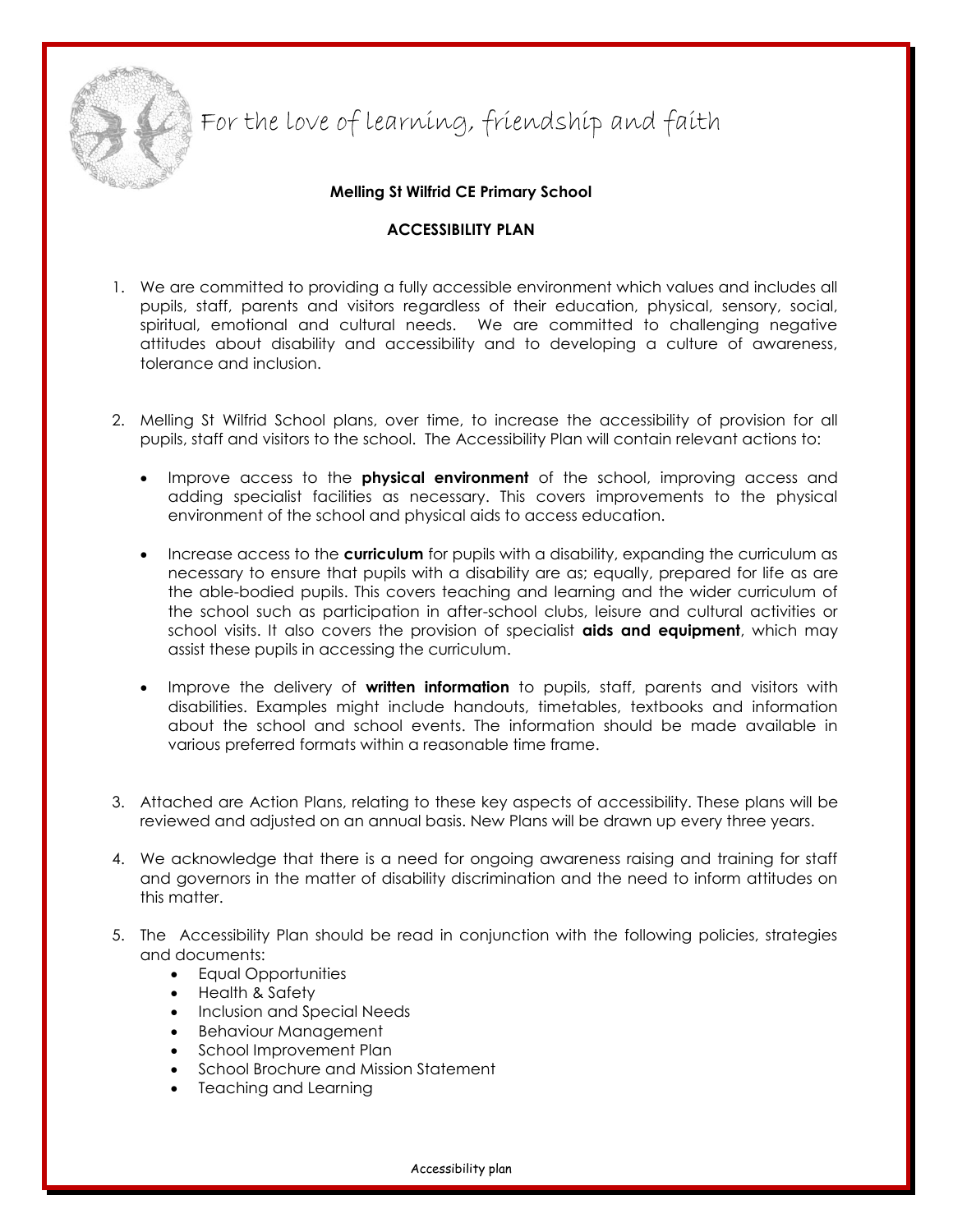- 6. The Plan will be monitored through the Resources Committee of the Governors.
- 7. The school will work in partnership with the local education authority and Diocesan Authority in developing and implementing this plan.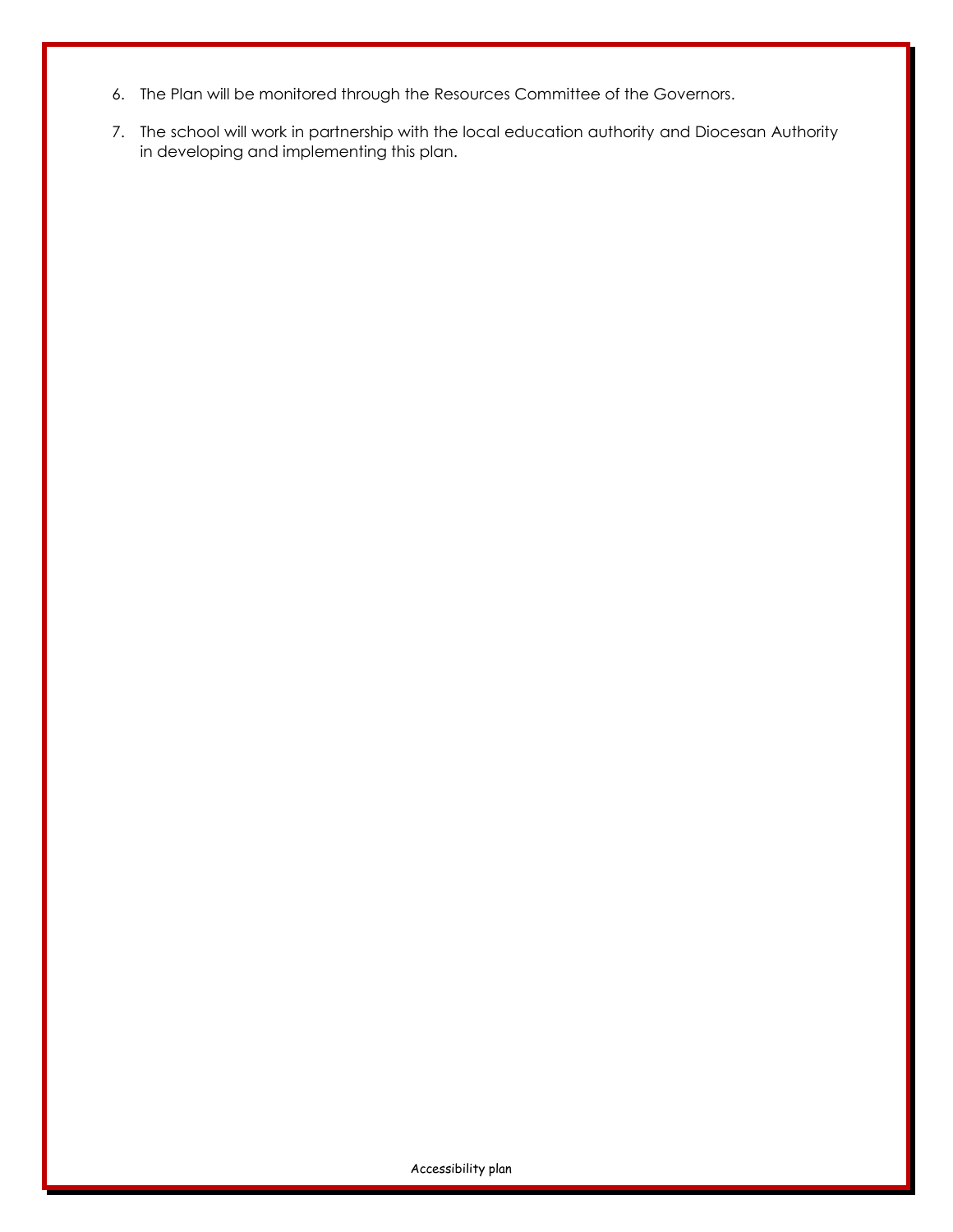# **Melling (St Wilfrid) School Accessibility Plan 2016-2019**

# **Improving the Physical Access at Melling (St Wilfrid) Church of England Primary School**

| <b>Item</b>                              | <b>Activity</b>                    | <b>Timescale</b>      | Cost |
|------------------------------------------|------------------------------------|-----------------------|------|
| Ramp                                     | Introduce ramp access leading to   | LCVAP application     |      |
|                                          | the front main entrance to meet    | Autumn 2016           |      |
|                                          | DDA requirements.                  |                       |      |
| Main entrance                            | Introduce wheelchair access at the | Summer 2016           |      |
|                                          | front of the main building.        |                       |      |
| Accessible toilet                        | To provide one unisex accessible   | In line with building |      |
|                                          | toilet                             | development/review    |      |
| Light switches, power outlets and        | To be moved to wheelchair height,  | In line with building |      |
| emergency alarm buttons                  | as money allows.                   | development/review    |      |
| Adapted wash basins to be at             | To be moved to wheelchair height,  | In line with building |      |
| wheelchair height with space under for   | as money allows.                   | development/review    |      |
| wheelchair to allow user to get close to |                                    |                       |      |
| wash basin.                              |                                    |                       |      |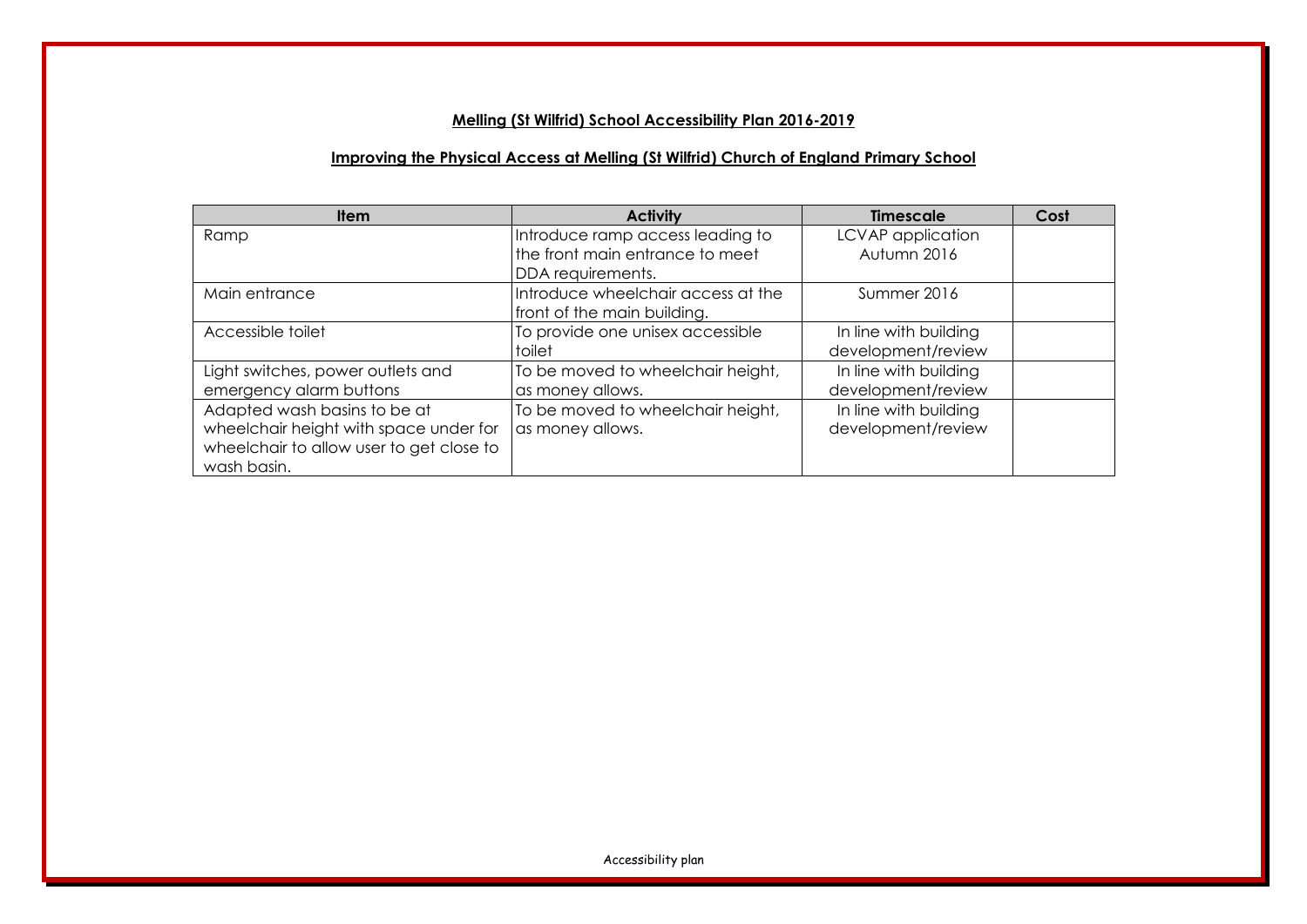# **Melling (St Wilfrid) School Accessibility Plan 2016-2019**

### **Improving the Curriculum Access at Melling (St Wilfrid) Church of England Primary School**

| Target                                                                                                        | <b>Strategy</b>                                                                                                                                               | <b>Outcome</b>                                                                                                                                                                                                | <b>Timeframe</b>                       | <b>Achievement</b>                                                           |
|---------------------------------------------------------------------------------------------------------------|---------------------------------------------------------------------------------------------------------------------------------------------------------------|---------------------------------------------------------------------------------------------------------------------------------------------------------------------------------------------------------------|----------------------------------------|------------------------------------------------------------------------------|
| Training for teachers on<br>differentiating the<br>curriculum                                                 | Review the specific<br>needs for pupils living<br>with a disability, in terms<br>of basic daily living skills,<br>relationships and future<br>aspirations.    | Teachers are aware of the relevant<br>issues and can ensure that this group<br>has equality of access to life-<br>preparation learning. The use of<br>other professional partners has been<br>made available. | In line with<br>school<br>development. |                                                                              |
| All out-of-school<br>activities are planned to<br>ensure the participation<br>of the whole range of<br>pupils | Review all out-of-school<br>provision to ensure<br>compliance with<br>legislation                                                                             | All out-of-school activities will be<br>conducted in an inclusive<br>environment with providers that<br>comply with all current and future<br>legislative requirements                                        | In line with<br>school<br>development. | Increase in access to all<br>school activities for all<br>disabled pupils    |
| Classrooms are optimally<br>organised to promote<br>the participation and<br>independence of all<br>pupils    | Review and implement<br>a preferred layout of<br>furniture and equipment<br>to support the learning<br>process in individual<br>class bases                   | Lessons start on time without the<br>need to make adjustments to<br>accommodate the needs of<br>individual pupils                                                                                             | In line with<br>school<br>development. | Increase in access to the<br><b>National Curriculum</b>                      |
| <b>Training for Awareness</b><br>Raising of Disability Issues                                                 | Provide training for<br>governors, staff, pupils<br>and parents<br>Discuss perception of<br>issues with staff to<br>determine the current<br>status of school | Whole school community aware of<br>issues relating to Access                                                                                                                                                  | In line with<br>school<br>development. | Society will benefit by a<br>more inclusive school<br>and social environment |